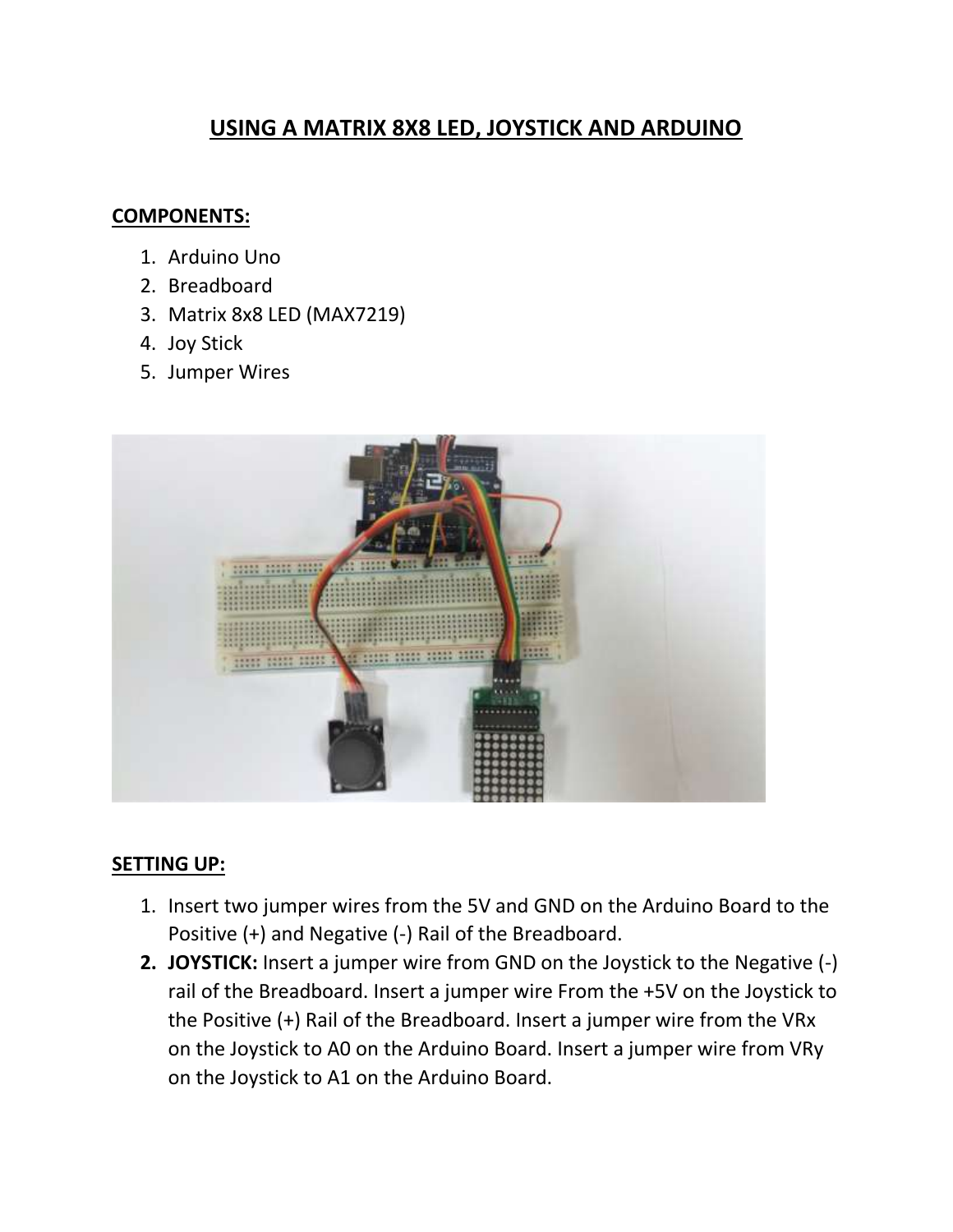- **3. Matrix 8x8:** Insert a jumper wire from Vcc on the Matrix to the Positive (+) Rail on the Breadboard. Insert a jumper wire from GND on the Matrix to the Negative (-) Rail on the Arduino Board. Insert a jumper wire from DIN on the Matrix to digital Pin 8 on the Arduino Board. Insert a jumper wire from CS on the Matrix to digital Pin 9 on the Arduino Board. Insert a jumper wire from CLK on the Matrix to digital Pin 10 on the Arduino Board.
- **4.** Upload the Code written below onto your Arduino. If all wires are connected right, you can use the Joystick to control the LEDs on the Matrix.

#### **PROGRAM:**

int  $UD = 0$ ;

 $int LR = 0;$  //Setting up controller//

| #include "LedControl.h"                                                      | // need the library |
|------------------------------------------------------------------------------|---------------------|
| LedControl Ic=LedControl(8,10,9,1); //10 is to CLOCK, $9 = CS$ , $8 = DIN//$ |                     |

void setup() {

| Serial.begin(9600); |  |
|---------------------|--|
|---------------------|--|

| lc.shutdown(0,false);      | // turn off power saving, enables display          |
|----------------------------|----------------------------------------------------|
| lc.setIntensity(0,8);      | // sets brightness ( $0^{\sim}15$ possible values) |
| $lc$ .clearDisplay $(0)$ ; | // clear screen                                    |

### }

void loop() {

UD = analogRead(A0);

LR = analogRead(A1);